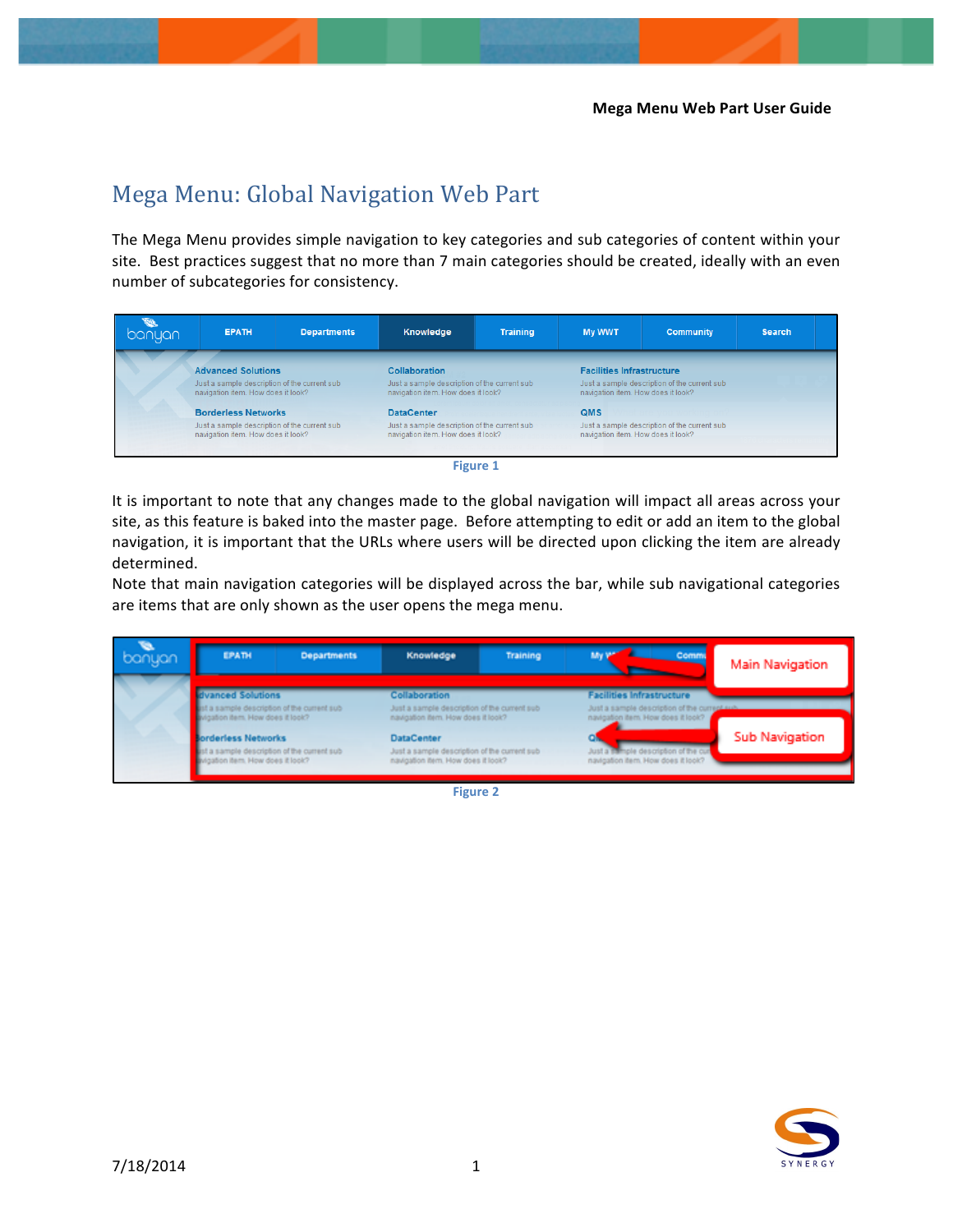## To Add or Edit a New Item

To add or edit an item in the global navigation, you will need to perform the following actions:

1. From the Site Actions menu in the ribbon, navigate to View All Site Content.



**Figure 3**

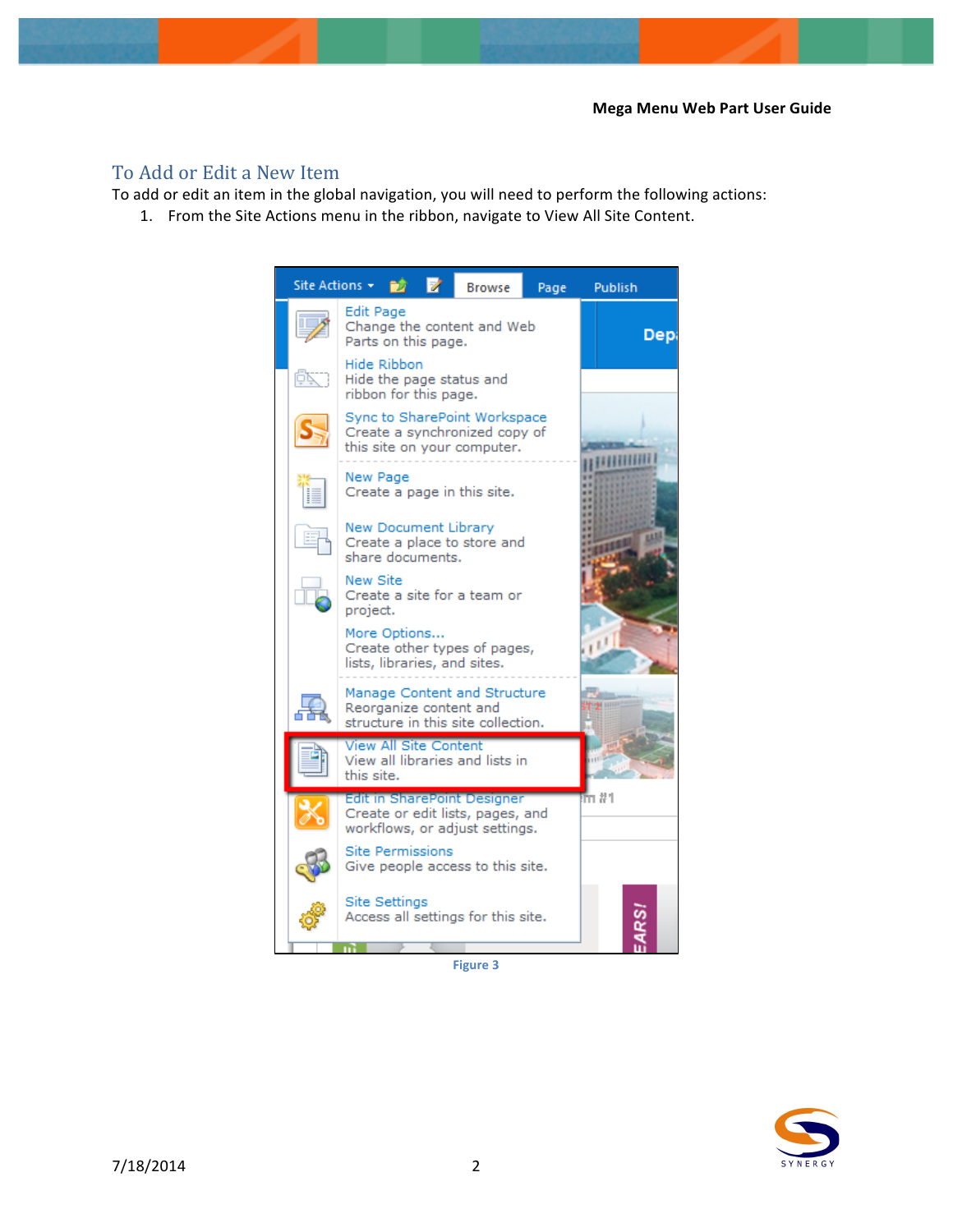- Lists  $\overline{\mathbf{H}}$ AnniversaryBanners  $\leftrightarrow$ Announcements Application Directory  $\blacksquare$ Calendar  $\overline{\mathbf{H}}$ Company News  $\overline{\mathbf{H}}$ Content and Structure Reports  $\overline{\mathbf{H}}$ EmployeeAnniversaries ø Issue Tracking 8 Links  $\overline{\mathbf{m}}$ Office Locations  $\overline{\mathbf{m}}$ Reusable Content Ż Tasks Ш **Top Navigation** Ż **Workflow Tasks**
- 2. From All Site Content screen, select the Top Navigation list.

**Figure 4** 

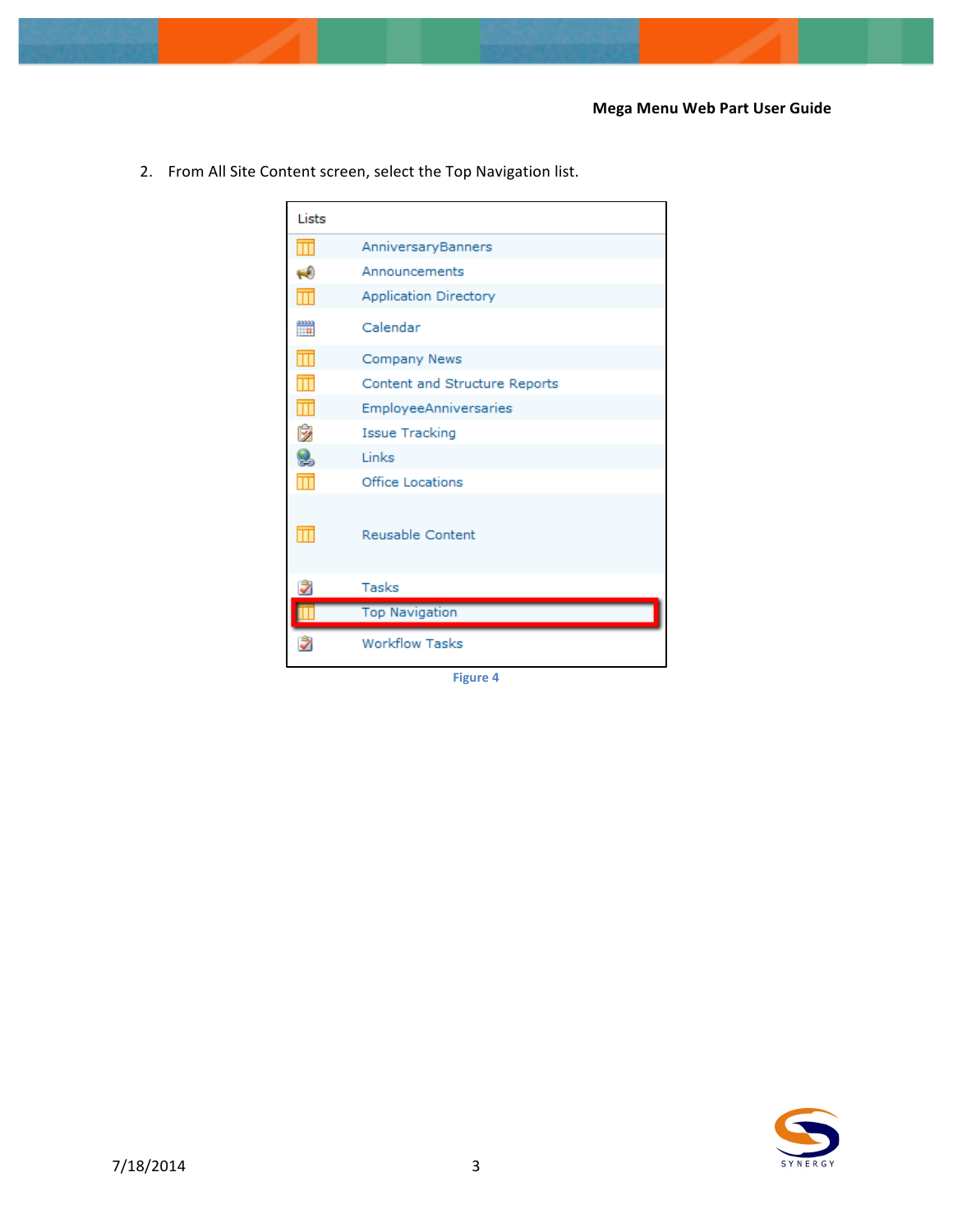| Top Navigation - Knowledge                                                                                             |                                                            |                                                                                    |        |  |  |  |  |
|------------------------------------------------------------------------------------------------------------------------|------------------------------------------------------------|------------------------------------------------------------------------------------|--------|--|--|--|--|
| Edit                                                                                                                   |                                                            |                                                                                    |        |  |  |  |  |
| Cancel<br>Save<br>Paste                                                                                                | & Cut<br>a Copy<br>Attach<br>Delete<br>File<br><b>Item</b> | ABC<br>Spelling                                                                    |        |  |  |  |  |
| Commit<br>Clipboard                                                                                                    | <b>Actions</b>                                             | Spelling                                                                           |        |  |  |  |  |
| Title <sup>*</sup>                                                                                                     | Knowledge                                                  |                                                                                    |        |  |  |  |  |
| ChildLinkUrl                                                                                                           | /pages/collaboration.aspx                                  |                                                                                    |        |  |  |  |  |
| Level2Description                                                                                                      |                                                            | Just a sample description of the current sub navigation item.<br>How does it look? |        |  |  |  |  |
| Level2Icon                                                                                                             |                                                            | 2nd level description                                                              |        |  |  |  |  |
| NavBackgroundHexColor *                                                                                                | transparent                                                | For example, use "#000000" format                                                  |        |  |  |  |  |
| NavOrder *                                                                                                             | 3                                                          |                                                                                    |        |  |  |  |  |
| ParentLinkUrl *                                                                                                        |                                                            | /pages/knowledge.aspx                                                              |        |  |  |  |  |
| SubNavOrder                                                                                                            | $\overline{2}$                                             |                                                                                    |        |  |  |  |  |
| TitleLevel2                                                                                                            |                                                            | Collaboration<br>Second Level Title                                                |        |  |  |  |  |
| Version: 1.0<br>Created at 11/11/2012 9:10 AM by Tyler Bockler<br>Last modified at 11/11/2012 9:10 AM by Tyler Bockler |                                                            | Save                                                                               | Cancel |  |  |  |  |

3. The Top Navigation list contains the fields to configure each main and sub navigational item:

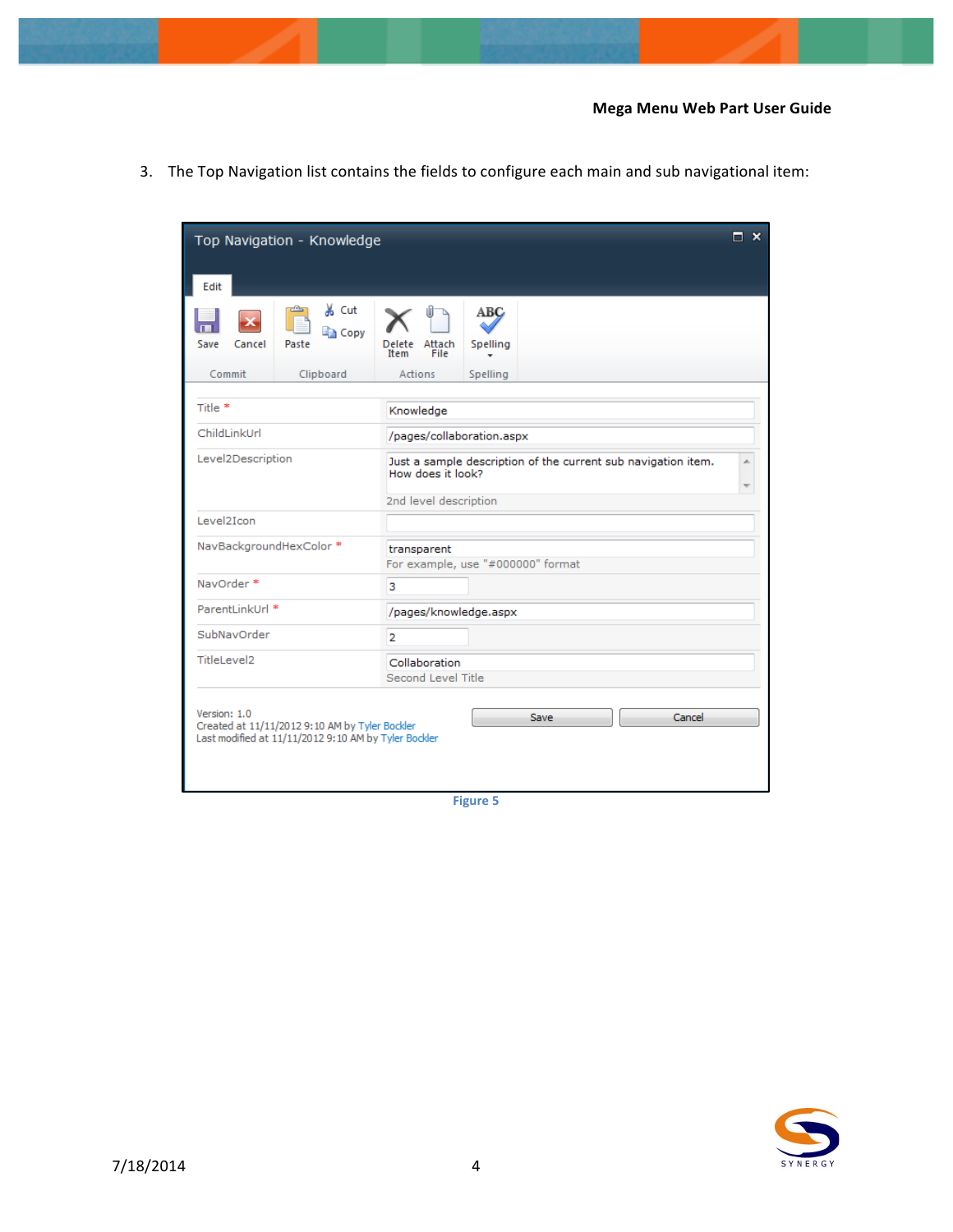## **Mega Menu Web Part User Guide**

These fields are described in more detail below:

- Title: This mandatory field should contain the text which will display in the mega menu for the main navigational item, even if this list entry is for a sub navigational item.
- **ChildLinkURL:** This is field should only be populated for sub navigational items. The field should be populated with the URL where users will be directed to upon selecting this item.
- Level2Description: This is the descriptive text which will display only for sub navigational items in the mega menu drop down.
- Level2Icon: This is the image which will display only for sub navigational items in the mega menu drop down.
- NavBackgroundHexColor: As a default, please leave this field populated as 'transparent' so that the color will remain consistent with the rest of the header/ribbon area in the master page.
- NavOrder: This mandatory field must contain the numerical value which orders the main navigational items, even if this list entry is for a sub navigational item.
- ParentLinkUrl: This mandatory field should contain the URL for the main navigational item, even if this list entry is for a sub navigational item.
- SubNavOrder: For sub navigational items, this field will determine the order displayed in the drop down pane. The order goes from left to right, filling the top row, then the bottom.
- **TitleLevel2**: For sub navigational items, this is the text which will display as a title in the mega menu drop down.

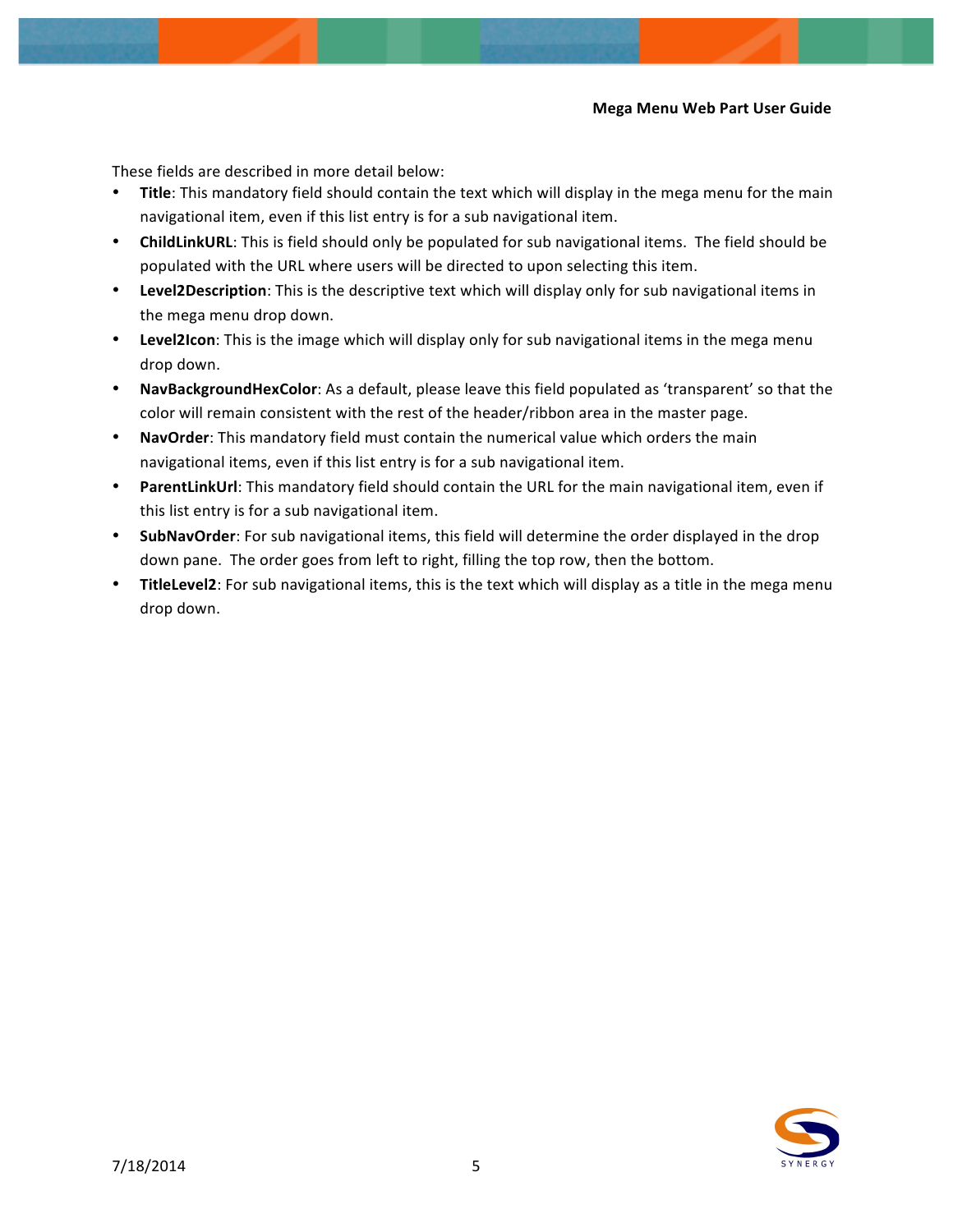## To Delete an Item

To delete an item from the global navigation, you will need to perform the following actions:

1. From the Site Actions menu in the ribbon, navigate to View All Site Content.



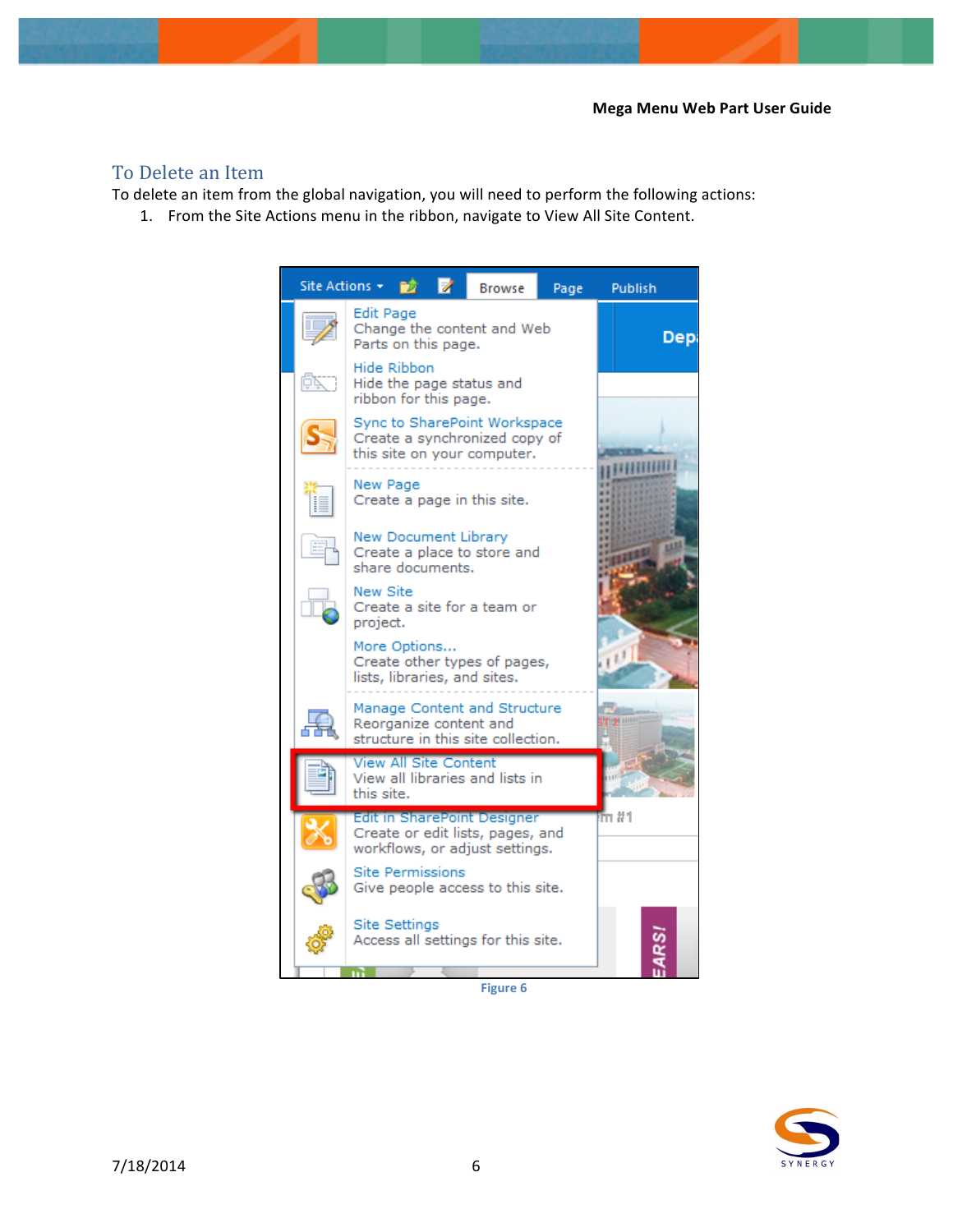- Lists  $\overline{\mathbf{m}}$ AnniversaryBanners  $\leftrightarrow$ Announcements  $\blacksquare$ **Application Directory** Calendar  $\overline{\mathbf{m}}$ Company News  $\overline{\mathbf{m}}$ Content and Structure Reports  $\overline{\mathbb{H}}$ EmployeeAnniversaries 咹 Issue Tracking 8 Links  $\overline{\mathbf{m}}$ Office Locations  $\overline{\mathbf{H}}$ Reusable Content Ż Tasks **Top Navigation**  $\blacksquare$ Ż **Workflow Tasks**
- 2. From All Site Content screen, select the Top Navigation list.

**Figure 7**

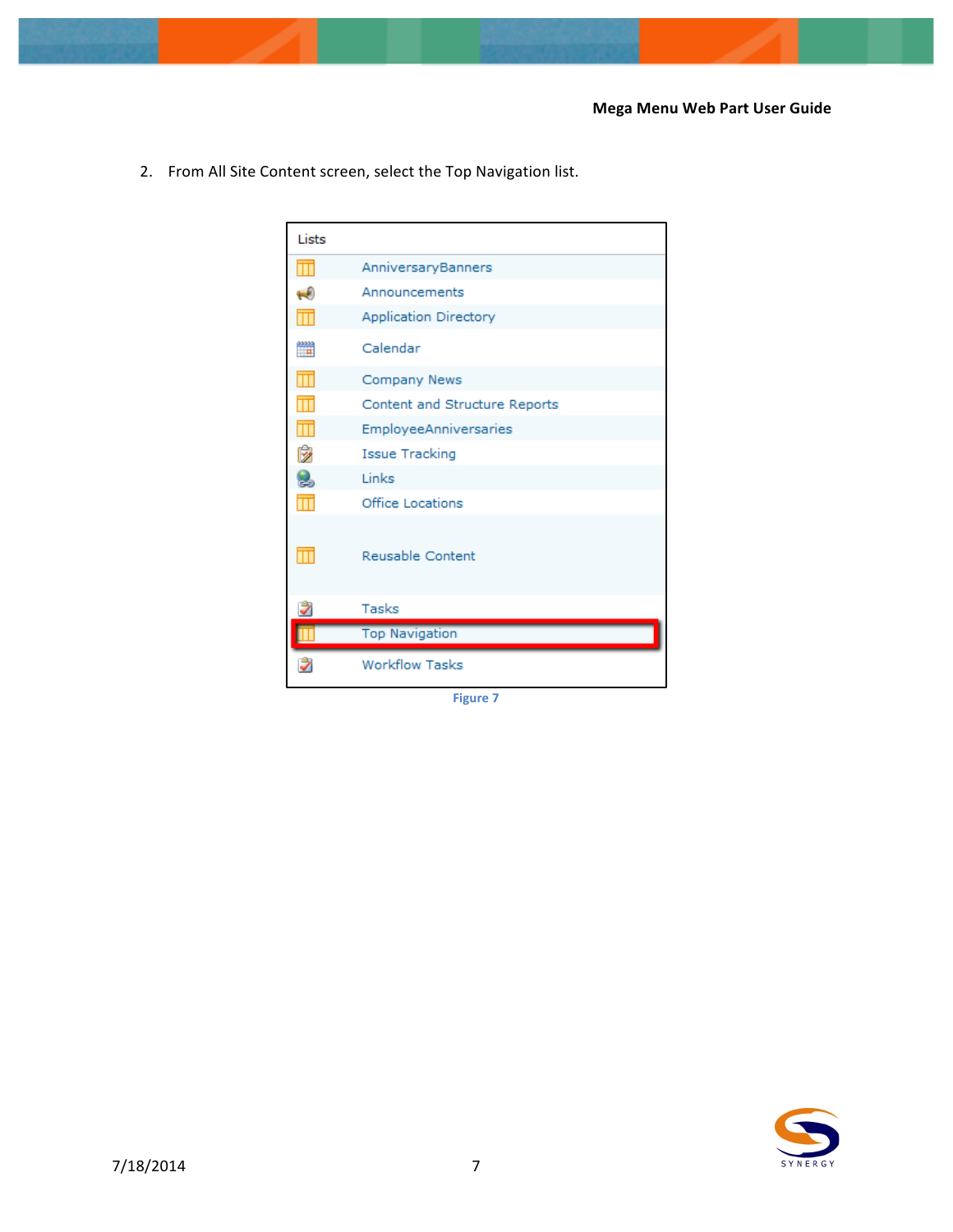3. From the list, select the item(s) you wish to delete and click the Delete Item button from within the ribbon.

| Site Actions<br>- PŽ<br><b>Browse</b>                                     | <b>List Tools</b><br>List<br>Items                                                   |                                           |                                                          |                                                                   |                                                                                             | <b>APPLICATIONS</b>                  | $\overline{\phantom{a}}$                 | Jenna Rifkin * |
|---------------------------------------------------------------------------|--------------------------------------------------------------------------------------|-------------------------------------------|----------------------------------------------------------|-------------------------------------------------------------------|---------------------------------------------------------------------------------------------|--------------------------------------|------------------------------------------|----------------|
| ×<br>n.<br>New<br>View<br><b>New</b><br>Item<br>Folder<br>Item -<br>New   | Version History<br><b>Extem Permissions</b><br>Edit<br>Item<br>X Delete Item<br>Mana | $0 -$<br>C/s<br>Attach<br>File<br>Actions | $\times$<br>Workflows Approve/Reject<br><b>Workflows</b> | ولہا<br>لرن<br>I Like<br>Tags &<br>Notes<br><b>Tags and Notes</b> |                                                                                             |                                      |                                          |                |
| ▶ Top Navigation ▶ All Items *<br>Libraries                               |                                                                                      |                                           |                                                          |                                                                   |                                                                                             |                                      |                                          |                |
| <b>Site Pages</b>                                                         | m<br>Edit<br>NavOrder                                                                | SubNavOrder<br>$\overline{2}$             | Title<br>1 Departments Departments                       | TitleLevel2                                                       | Level2Description<br>Just a sample                                                          | NavBackgroundHexColor<br>transparent | ParentLinkUrl<br>/pages/departments.aspx | ChildLinkUrl   |
| <b>Shared Documents</b><br>It's a Wiki                                    |                                                                                      |                                           |                                                          |                                                                   | description of the<br>current sub<br>navigation item.<br>How does it look?                  |                                      |                                          |                |
| <b>Lists</b><br>Calendar<br>Tasks                                         | $\mathbb{D}$                                                                         | 3                                         | 1 Knowledge                                              | Advanced<br>Solutions                                             | Just a sample<br>description of the<br>current sub<br>navigation item.<br>How does it look? | transparent                          | /pages/knowledge.aspx                    | /pages/advand  |
| AnniversarvBanners<br><b>Company News</b><br><b>EmployeeAnniversaries</b> | 5                                                                                    | 4                                         | 1 Training                                               | Training                                                          | Just a sample<br>description of the<br>current sub<br>navigation item.<br>How does it look? | transparent                          | /pages/training.aspx                     |                |
| <b>Office Locations</b><br><b>Top Navigation</b><br><b>Issue Tracking</b> | $\blacksquare$<br>B                                                                  | 5                                         | 1 My WWT                                                 | My WWT                                                            | Just a sample<br>description of the<br>current sub<br>navigation item.<br>How does it look? | transparent                          | http://mywwt.synbeta.com/default.aspx    |                |
| <b>WWT Issue Tracking</b>                                                 | $\Rightarrow$                                                                        | 1                                         | 1 EPATH                                                  | <b>EPATH</b>                                                      | Just a sample<br>description of the                                                         | transparent                          | /pages/epath.aspx                        |                |